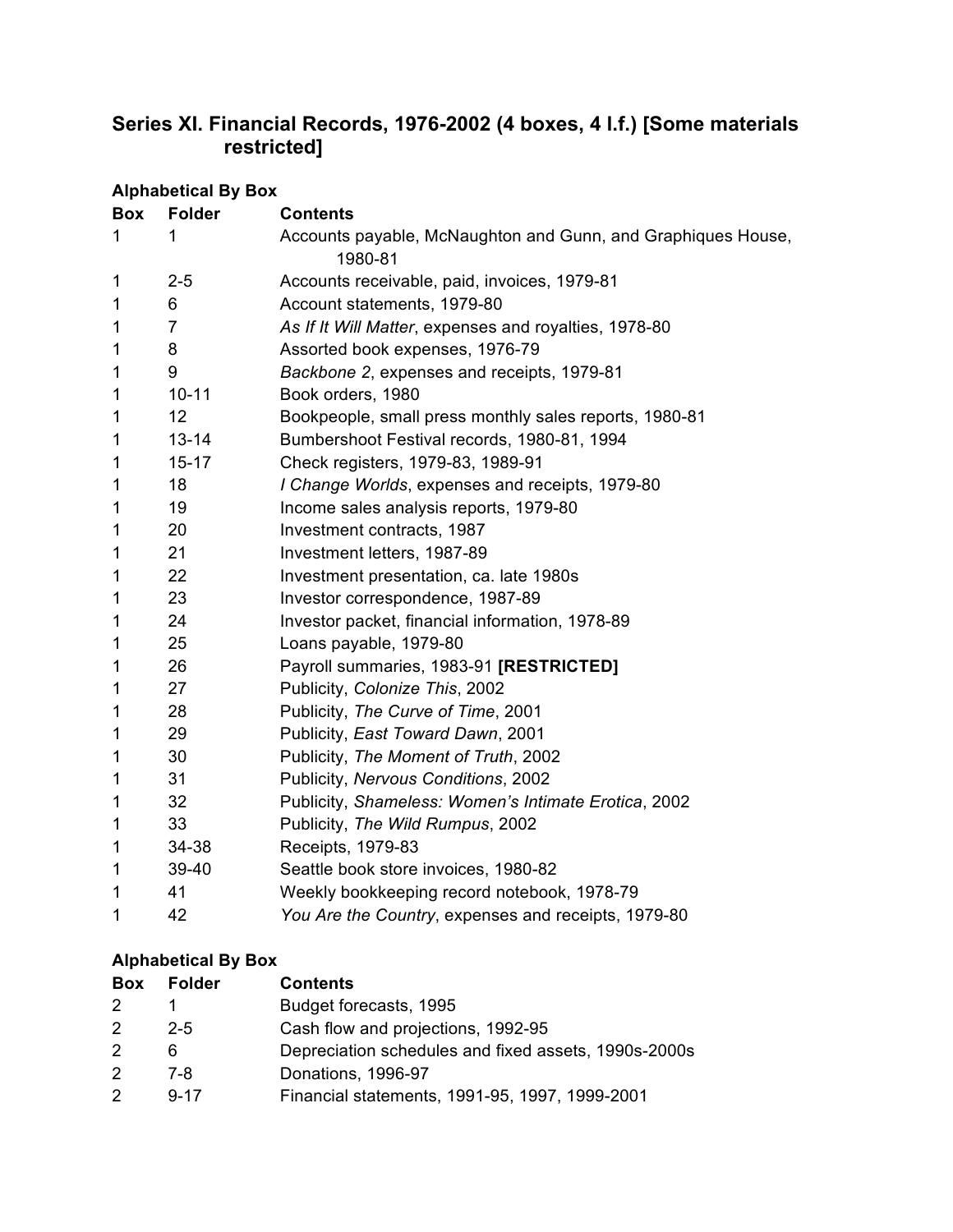| $\overline{2}$ | 18-21 | General ledger in detail, 1995, 1997-99                            |
|----------------|-------|--------------------------------------------------------------------|
| $\overline{2}$ | 22    | Monthly sales and royalties reports, 1998                          |
| $\overline{2}$ | 23    | Monthly voucher, check register, 1996                              |
| $\overline{2}$ | 24    | Tax documents, California Board of Equalization, 1995-96           |
| $\overline{2}$ | 25-29 | Tax documents, corporate income tax, 1978-93, 1997-2001            |
| $\overline{2}$ | 30    | Tax documents, excise tax, 1979-2001                               |
| $\overline{2}$ | 31    | Tax documents, federal tax forms, 1991-2000                        |
| $\overline{2}$ | 32    | Tax documents, foreign tax forms, 1988-2001 [span]                 |
| $\overline{2}$ | 33    | Tax documents, form 6166, 1991-93                                  |
| $\overline{2}$ | 34    | Tax documents, King County personal property tax, 1978-2000        |
| $\overline{2}$ | 35    | Tax documents, S Chapter tax return, 1994-96                       |
| $\overline{2}$ | 36    | Tax documents, Seattle business licenses and taxes, 1980s-2000s    |
| $\overline{2}$ | 37    | Tax documents, Washington business licenses and taxes, 1990s-2000s |
| $\overline{2}$ | 38    | Tax documents, year-end tax reports, 1995                          |
| $\overline{2}$ | 39    | Year-end A/P posting to Acc-Pac system, 1991                       |
| $\overline{2}$ | 40-42 | Year-end budget and sales analysis, 1997-98, 2000                  |
| $\overline{2}$ | 43-46 | Year-end closing documents, 1991-94                                |
| $\overline{2}$ | 47-56 | Year-end compilation, 1991-99                                      |
| $\overline{2}$ | 57    | Year-end financial statements 1996                                 |
| $\overline{2}$ | 58    | Year-end financial statements, Oct-Nov statements 1996             |
| $\overline{2}$ | 59    | Year-end financial statements 1998                                 |

## **Alphabetical By Box**

| Box | <b>Folder</b>   | <b>Contents</b>                                       |
|-----|-----------------|-------------------------------------------------------|
| 3   | 1               | Articles about e-books, 1999-2000                     |
| 3   | $\overline{2}$  | Business reply mail permit, 1988                      |
| 3   | 3               | Contracts, 1998-99                                    |
| 3   | 4               | Credit applications, 1977, 1988-95                    |
| 3   | $5 - 11$        | Editorial fact sheets, 1997-2002                      |
| 3   | 12 <sub>2</sub> | Federal tax deposit coupon book, 1986-91              |
| 3   | $13 - 16$       | Insurance documents, 1987-91                          |
| 3   | 17              | Inventory, December, 1995                             |
| 3   | 18              | Investment reports, title investment program, 1987-92 |
| 3   | 19              | Investor reports, title investment program, ca. 1990s |
| 3   | 20              | Line of credit ledger balances, 1988-92               |
| 3   | $21 - 22$       | Marketing meetings, March and October, 2001           |
| 3   | 23              | Monthly sales, title by distributor, 1987-89          |
| 3   | 24              | Monthly sales report breakdown, 2001                  |
| 3   | 25              | Note payable, Nancy Nordhoff, 1988-96                 |
| 3   | 26              | Payee information, 1990-93                            |
| 3   | 27              | Payroll journal sheets, 1991                          |
| 3   | 28              | Payroll summaries, 1983-90, 1992                      |
| 3   | 29              | Payroll taxes, 1983-91                                |
| 3   | 30              | Post-mortems, 2000-01                                 |
|     |                 |                                                       |